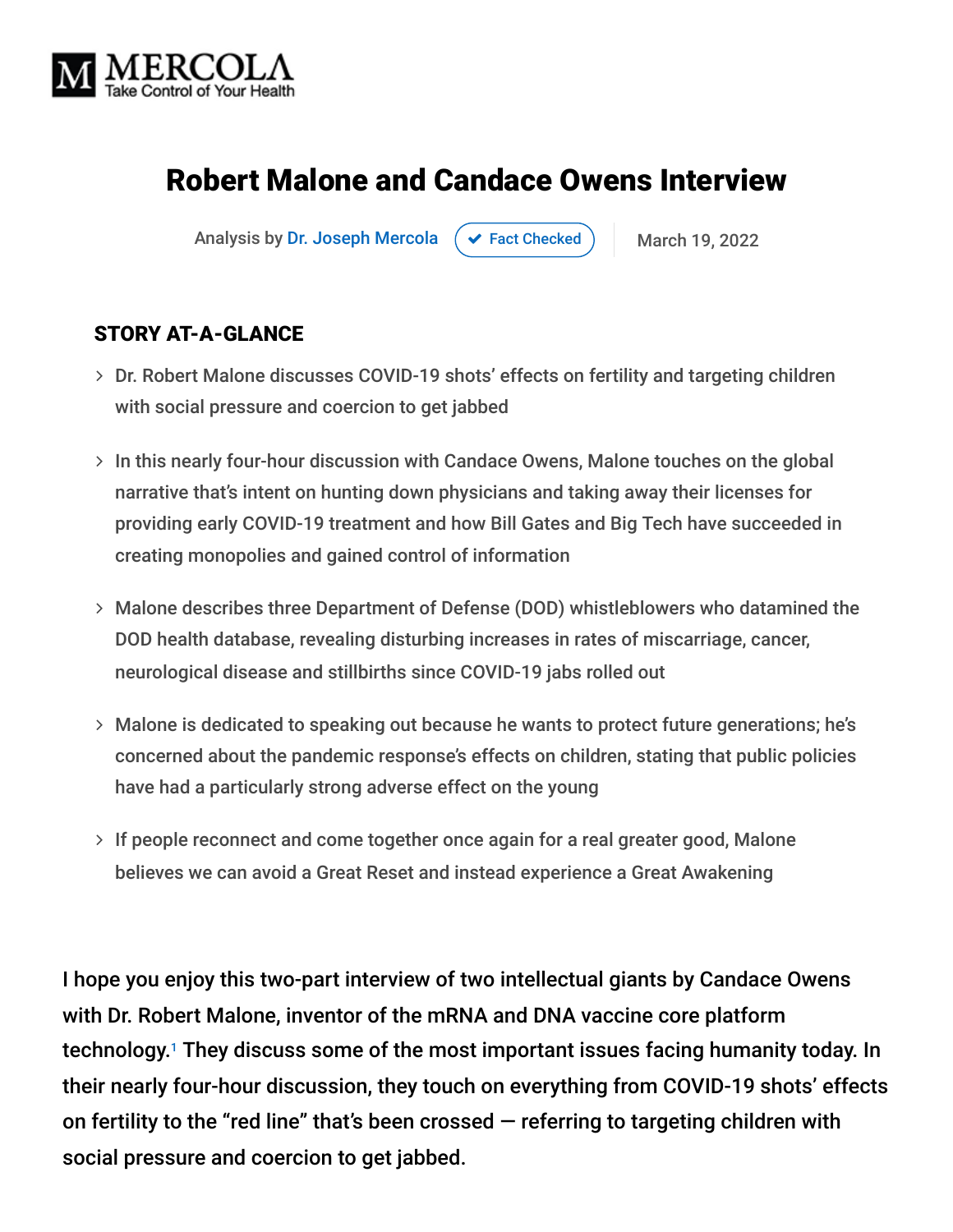Malone has been thrust into the spotlight for speaking out about the risks of COVID-19 shots, with his words going viral before quickly being erased from YouTube and Twitter. It doesn't matter if what he's saying is true; if it creates "vaccine hesitancy," it will be censored. Toward that end, Malone has been targeted by the media and labeled an "antivaxxer," which is ironic since he's received COVID-19 shots.

That fact should make it all the more apparent that he's speaking out not due to a predetermined agenda or because he's getting rich  $-$  to the contrary, his reputation is constantly under attack  $-$  but because he believes it's the right thing to do, and he feels morally obliged to help anyone he can.

# COVID-19 Shots Are Affecting Fertility

Anecdotal reports of alterations in women's menstrual cycles following COVID-19 shots have poured in around the globe. Changes include heavier and more painful periods<sup>2</sup> and changes in menses length, as well as unexpected breakthrough bleeding or spotting among women on long-acting contraception or those who are postmenopausal and haven't had a period in years or even decades. 3

Health officials have tried to brush off the reports, and doctors have told women that it's just a result of stress — something dubbed "hysteria" in earlier times. Upon hearing that so many women's concerns were brushed off as hysteria, Malone said: 4

*"Is this the 1950s? Have I just gone back a century? This whole thing that women are being histrionic is so mid-century. But that's how they rolled it out. And it's not just younger women. It's post-menopausal women that start having menstruation. That's another big one, which is, for pathologists, which is part of my background, that's a red flag for cancer."*

Sure enough, a study published in Obstetrics & Gynecology in January 2022 — funded by the National Institute of Child Health and Human Development (NICHD) and the National Institutes of Health (NIH) Office of Research on Women's Health — confirmed an association between menstrual cycle length and COVID-19 shots. 5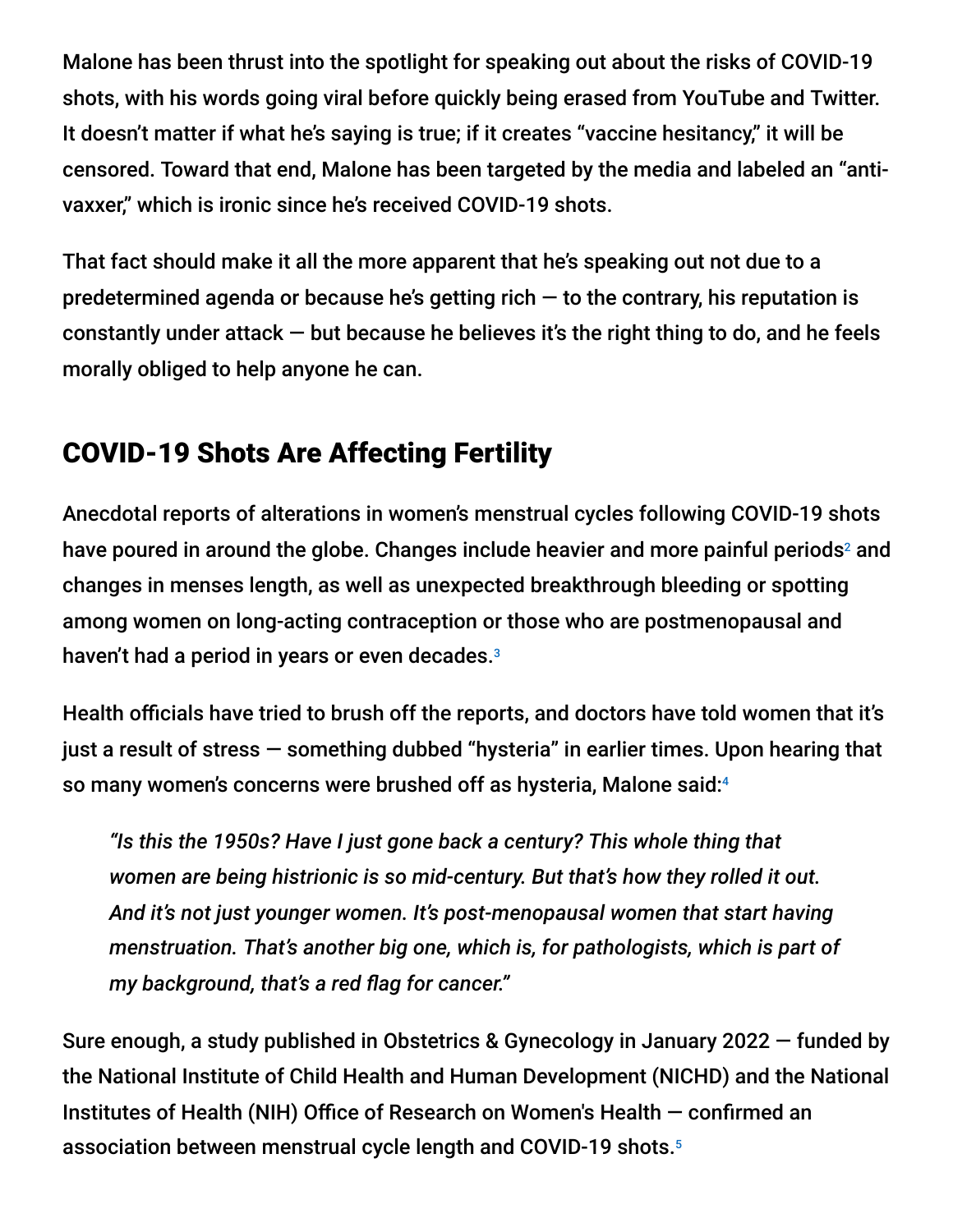Pfizer's biodistribution study, which was used to determine where the injected substances go in the body, also showed the COVID spike protein from the shots accumulated in "quite high concentrations" in the ovaries. 6

A Japanese biodistribution study for Pfizer's jab also found that vaccine particles move from the injection site to the blood, after which circulating spike proteins are free to travel throughout the body, including to the ovaries, liver, neurological tissues and other organs.<sup>7</sup> Malone explained:<sup>8</sup>

*"The thing that drives menstruation is the ovary. We know that the lipids — the synthetic, positively charged fats that wrap the RNA to get it to slip into cells have never been administered to humans before. We know from the Pfizer data package that came out of Japan that these lipids go to the ovary … your children, your girls are born with all the eggs that they will ever have in their entire lives.*

*And we don't know yet what the reproductive harm is going to be, but we do know that in young women, reproductive age women, we are seeing this phenotype, this characteristic.*

*And not only am I very worried about it, I did testimony — as did many others with the Orthodox Jewish community … they made the determination and sent out a formal statement to their community that these vaccines should not be used in children and strongly discourage their use in adults.*

*And one of the reasons is they are very focused on reproductive health. What we're talking about is a deep issue that is not treatable at all … I think we can say this with confidence that if we're having menstrual irregularities, we are having alterations in fertility."*

# DOD Whistleblowers Warn of Spike in Adverse Events

Thomas Renz, a lawyer that Malone knows personally, had three Department of Defense (DOD) whistleblowers come forward. They had datamined the DOD health database,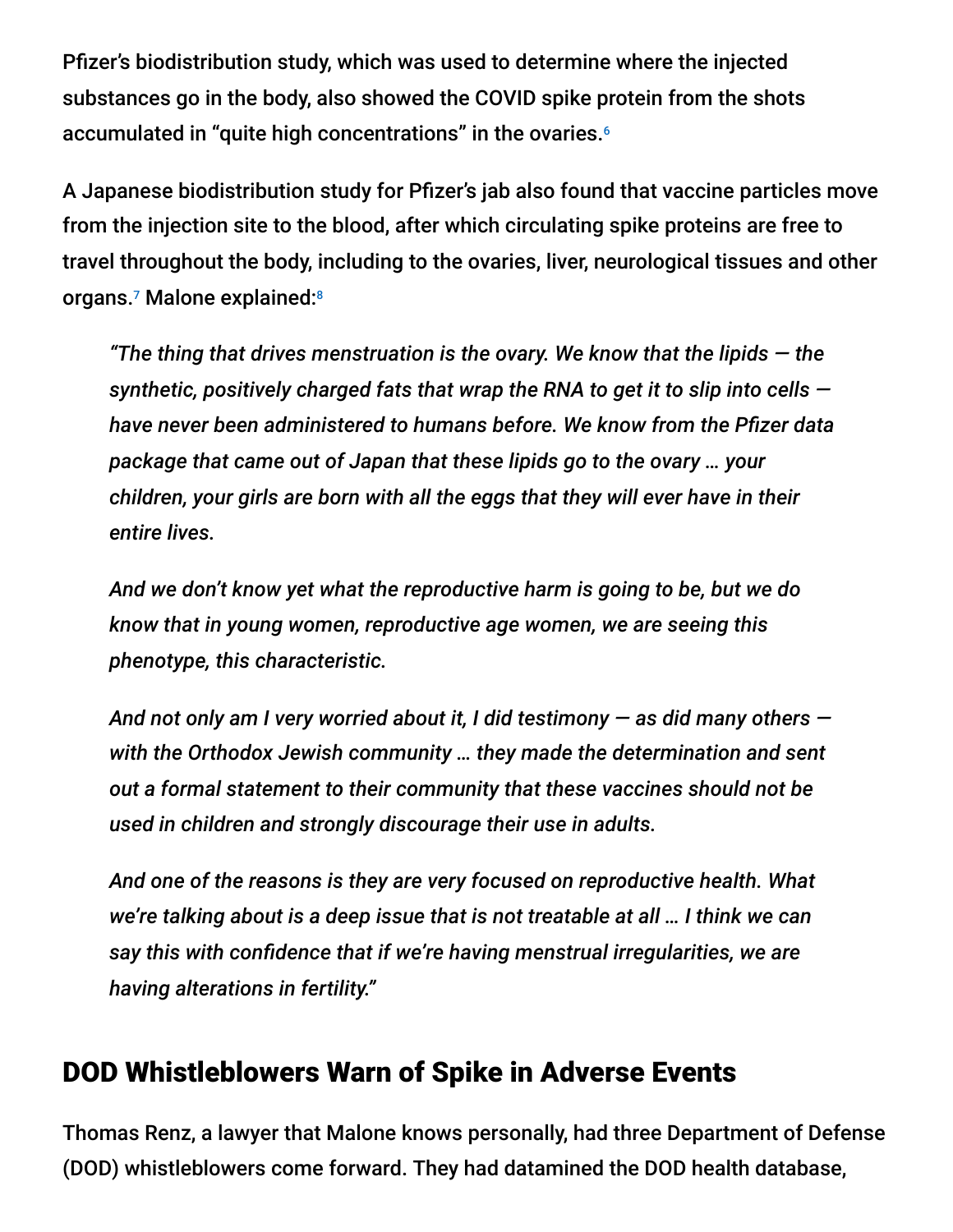which Malone states is one of the best in the U.S. 9

They looked through data from 2015 to 2020, establishing a baseline of the number of cases of miscarriage, cancer, neurological disease and stillbirths. Then, they compared it to 2021, after the COVID-19 shots rolled out. Renz showed Malone some of the disturbing data: 10

*"I just skimmed the data. Thomas had his laptop open and showed me some of the things that are popping up. They pulled a massive amount of data out of the DOD databases and then did a whistleblower complaint. Ron Johnson has now extended Senate protection to them formally as whistleblowers.*

*So they came to Thomas Renz with this information, and from what I saw now this is preliminary, we haven't dissected it yet — but at the top level, I thought it was mind-blowing. The information about miscarriages, the information about cancers, which is validating what Ryan Cole has been concerned about, neurologic disease and the stillbirths is there.*

*And apparently, according to Thomas, these brave whistleblowers have captured examples and information, with the cardiac events, for instance, of the Department of Defense — whoever is doing this, the data management — is actually going in and deleting cases, manipulating the database."*

Owens also saw the data and said the lowest category increase was 248%, while others increased by 1,000%. "It's not subtle," Malone said. 11

### Experts Raise Cancer Concerns

Dr. Ryan Cole, the Mayo Clinic-trained, triple-boarded pathologist who Malone referred to, has stated that he's seeing potential cancer-causing changes, including decreases in receptors that keep cancer in check, and other adverse events post-shot: 12

*"I'm seeing countless adverse reactions … it's really post-vaccine immunodeficiency syndrome … I'm seeing a marked increase in herpetic family*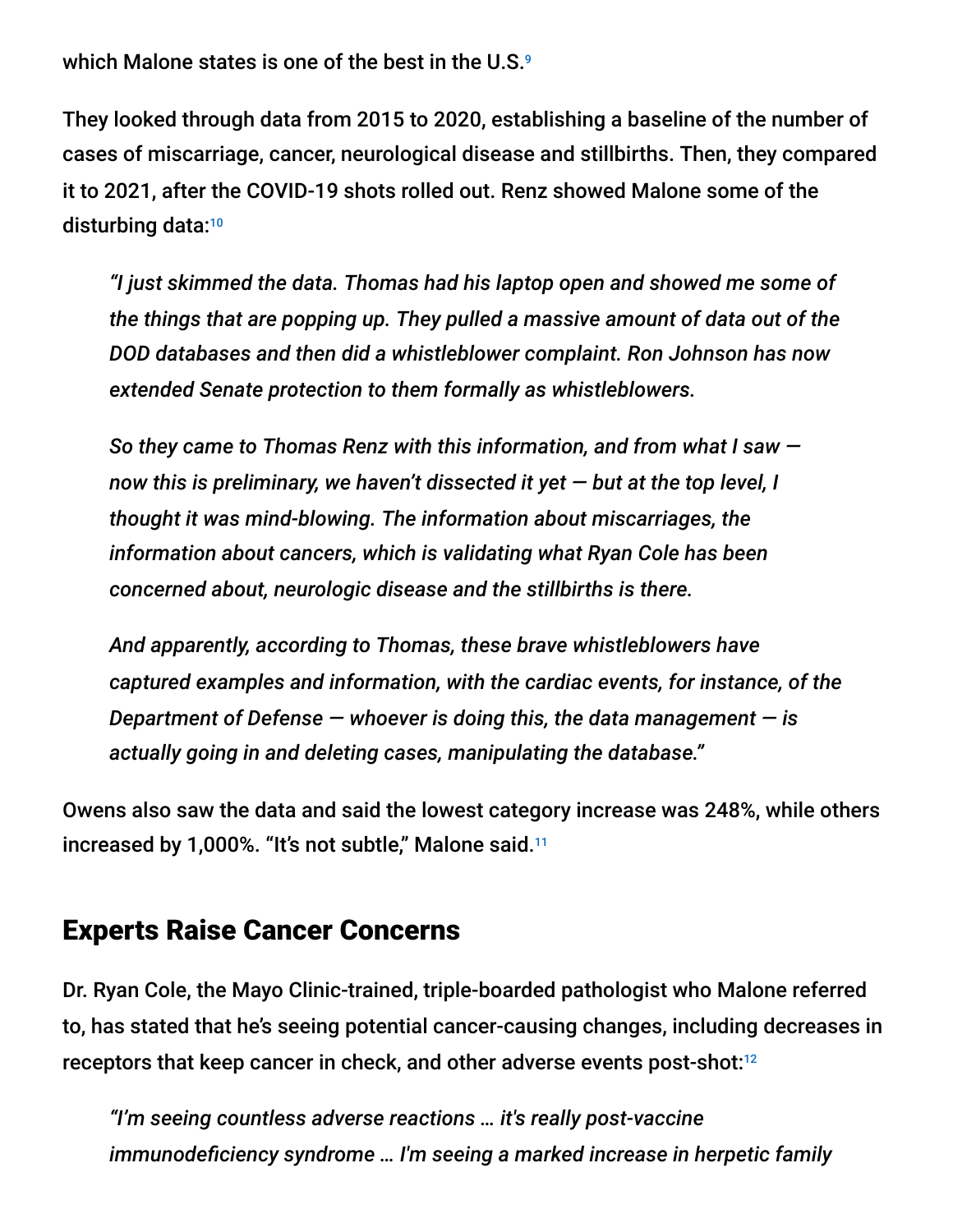*viruses, human papilloma viruses in the post vaccinated. I'm seeing a marked uptick in a laboratory setting from what I see year over year of an increase of usually quiescent diseases.*

*In addition to that — and correlation is not causation — but in the last six months I have seen — you know, I read a fair amount of women's health biopsies —about a 10- to 20-fold increase of uterine cancer compared to what I see on an annual basis.*

*Now we know that the CD8 cells are one of our T-cells to keep our cancers in check. I am seeing early signals … what I'm seeing is an early signal in the laboratory setting that post vaccinated patients are having diseases that we normally don't see at rates that are already early considerably alarming."*

In addition to the effects on the ovaries, the Japanese study found vaccine deposits were found in bone marrow, raising additional cancer concerns, Malone says: $^{\rm 13}$ 

*"Bone marrow is really sensitive to local environments … and produces a whole lot of different types of cells that are involved in bone metabolism. This is something that matters a lot to women, particularly as they move through menopause — bone density. I*

*So there are cells that regulate bone remodeling and bone density that come from your bone marrow. Much of your blood elements come from stem cells that sit in your bone marrow. Red cells and white cells.*

*There are many types of cancer that can occur when those stem cell populations that live in your bone marrow get changed so that they lose their normal controls on growth. So that's really what cancer is. So lymphoma, leukemia, chronic myelogenous leukemia, all these things, are all bone marrow cancer diseases."*

# The Silencing of Mass Formation Psychosis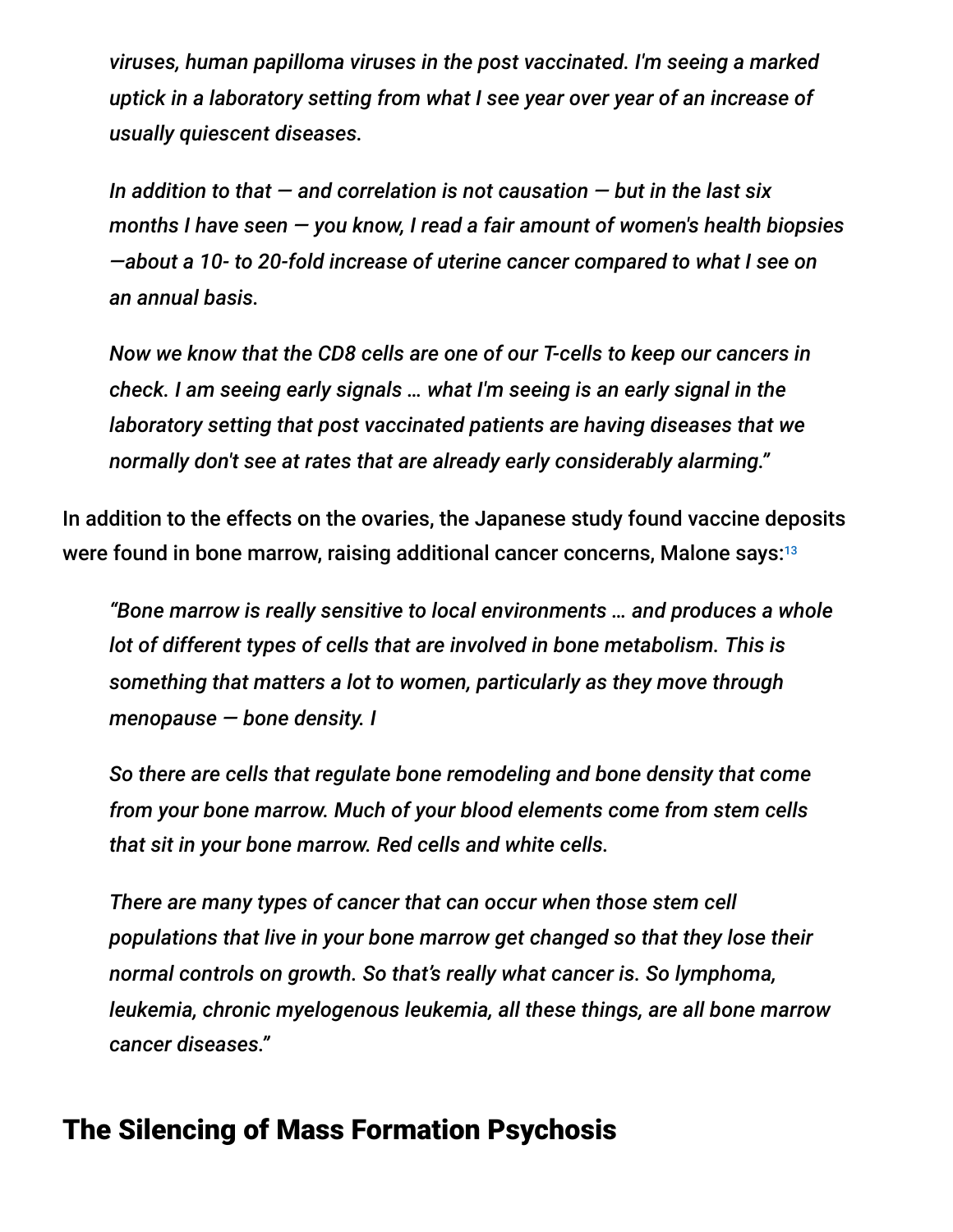If you've heard the term "mass formation psychosis" recently, it's likely because Malone mentioned it on an episode of "The Joe Rogan Experience" December 31, 2021, which was viewed by more than 50 million people. $^{14}$  January 2, 2022, mass formation psychosis reached a value of 100 on Google Trends,<sup>15</sup> which means it had reached peak popularity, after previously being practically unheard of.

The technocrats quickly took action, manipulating search results and populating Google with propaganda to discredit Malone and the mass formation psychosis theory  $-$  even though Mattias Desmet, professor of clinical psychology at the University of Ghent in Belgium, who has 126 publications to his name, $16$  has been studying it for many years, and the phenomenon actually dates back over 100 years.

Those under the spell of mass formation psychosis obsessively focus on a failure of the normal world or a particular event or person, who becomes the focus of the attention and can effectively control the masses.

Mass formation can occur in a society with feelings of social isolation and free-floating anxiety among a large number of people, and provides a coherent explanation of why so many people have fallen victim to the unbelievable lies and propaganda of the mainstream COVID-19 narrative. The phenomenon leads to totalitarian thinking and, eventually, to totalitarian states, but as Malone told Owens, fortunately about one-third of people are resistant to it.

# Speaking Out to Save Children

Malone is dedicated to speaking out because he wants to protect future generations. He's concerned about the pandemic response's effects on children, stating that public policies have had a particularly strong adverse effect on the young.

He called COVID-19 injection mandates "completely unjustified" for children<sup>17</sup> and recommends that youths who have received COVID-19 injections have their hearts checked for damage, $18$  given the real risk of myocarditis and heart damage. Mask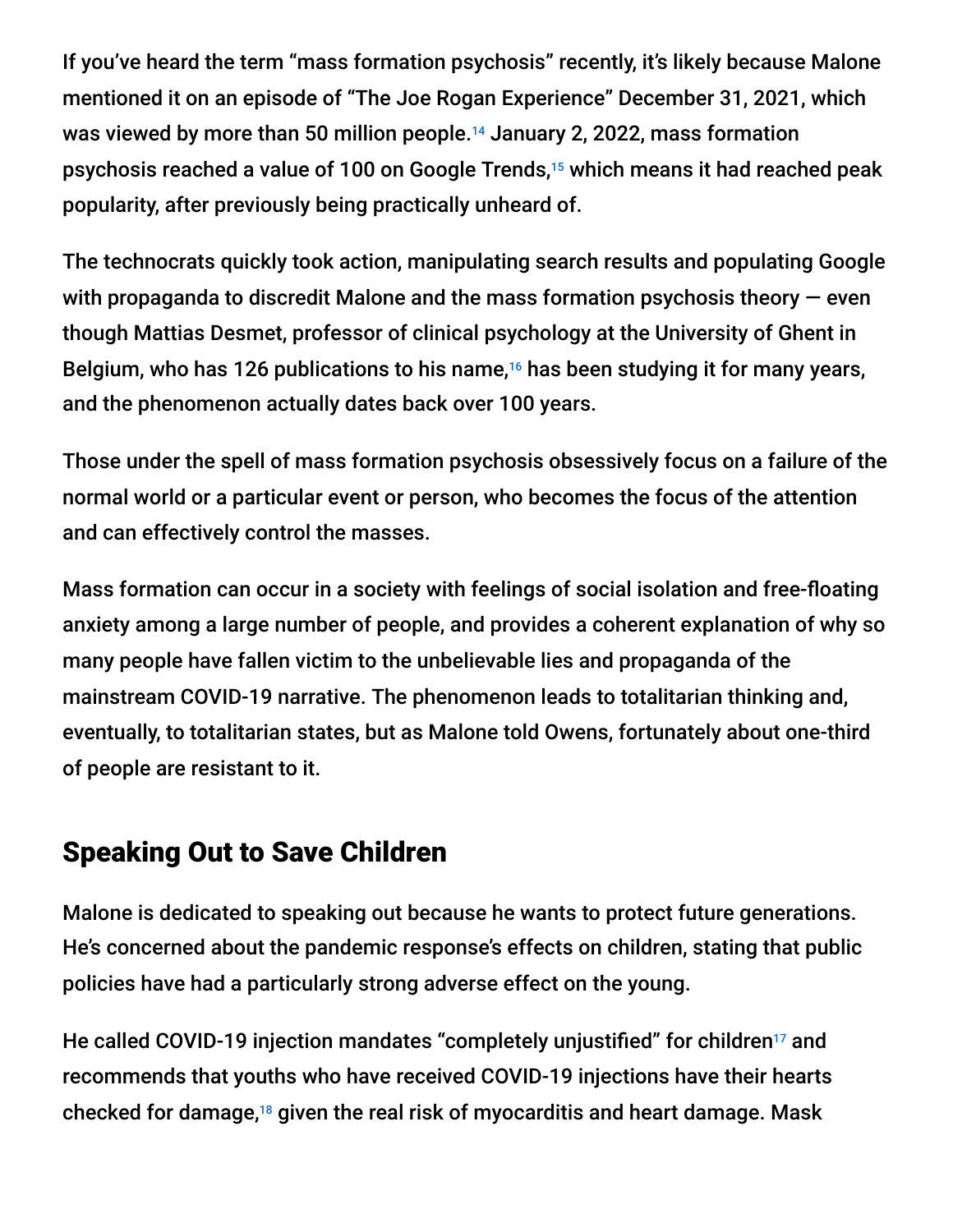mandates in schools have also interfered with children's psychological health, and Malone believes they're causing developmental delays in children.

Further, a bill has now been introduced in California that would allow 12-year-olds to consent to COVID-19 shots, which Malone presents as another way the government is enforcing control where it doesn't belong: 19

*"In terms of kids, moms and dads have to take ownership … it's your job, it's my job to protect the kids, and don't let the government get in the middle of your family. That's another thing that has been so wrong here, how we've allowed the government to insert itself into the family, and that has got to stop …*

*What we've learned is that children are being subjected to intense social pressure and pressure by their school teachers. So technically in the clinical research world, we call this coercion. Just like giving out ice cream to take jabs is enticement …*

*They're seeking to create a situation in which children are going to be subjected to coercion by their school teachers and their peers to take an unlicensed medical product that they don't need to take because they are not at risk from the disease, and which has real risks of causing them harm. That's, to be blunt, where we're at. What do I say to parents? I say get informed."*

# Will There Be a Great Reset or a Great Awakening?

We're at the point now where all media is being manipulated and information is being controlled. "There's a school of thought," Malone said, "that this happened long ago with the rise of the Rockefellers, and the perversion of the entire medical enterprise and medical schools." 20

In the immediacy, people who have been harmed by COVID-19 shots are being called crazy by their friends and family. Those who have banded together with other victims on social media, forming groups to share their experiences that even many doctors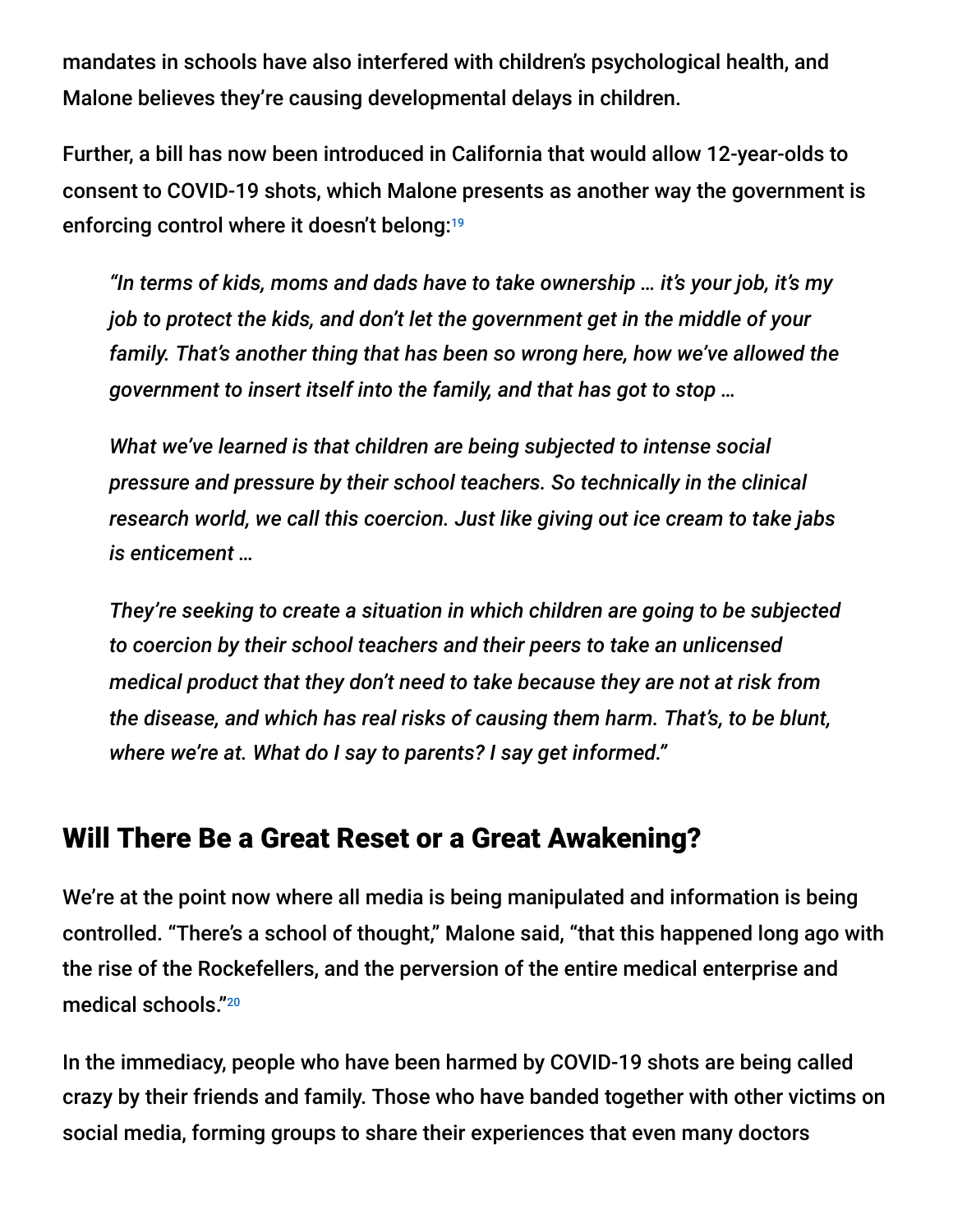continue to deny, have also been shut down, their pages deleted. "It's the ultimate gaslighting," Malone said. 21

He and Owens touch on much more in the interview, from the global narrative that's intent on hunting down physicians and taking away their licenses for providing early COVID-19 treatment to how Bill Gates and Big Tech have succeeded in creating monopolies and gained control of information.

Malone, however, wants to empower people with information and tools to think so they can make their own decisions about the world around them. If that occurs, and people reconnect and come together once again for a real greater good, he believes we can avoid a Great Reset and instead experience a Great Awakening: 22

*"There's the Great Reset, which is often tied to this language of 'build back better,' because that's the approved language from the World Economic Forum. So there's this Great Reset toward a world where we own nothing and we're happy … and we're told what to do and we do it.*

*And there's the Great Awakening, where it could be a renaissance. If we use the metaphor of Europe in the 1400s, 1500s and 1600s, moving from a dark age into a renaissance … there was a period of intense explosion when people got intellectually engaged …*

*If we allow ourselves to start thinking again and engaging with the world and engaging with each other, could we get to a point where we have a Great Awakening instead of a Great Reset? Where we become committed to each other and to a life of the mind and the body? I think that is a possibility. I don't think that we're too far gone."*

#### **Sources and References**

- <sup>1</sup> [Trial Site News May 30, 2021](https://trialsitenews.com/bioethics-of-experimental-covid-vaccine-deployment-under-eua-its-time-we-stop-and-look-at-whats-going-down/)
- <sup>2</sup> [Boston University September 9, 2021](https://www.bu.edu/articles/2021/do-covid-vaccines-affect-menstruation/)
- <sup>3</sup> [NPR August 9, 2021](https://www.npr.org/sections/health-shots/2021/08/09/1024190379/covid-vaccine-period-menstrual-cycle-research)
- <sup>4</sup> [Rumble, The Red Line With Dr. Robert Malone, Part I February 3, 2022, 13:46](https://rumble.com/vu0eje-the-red-line-with-dr.-robert-malone-part-1.html?utm_source=pocket_mylist)